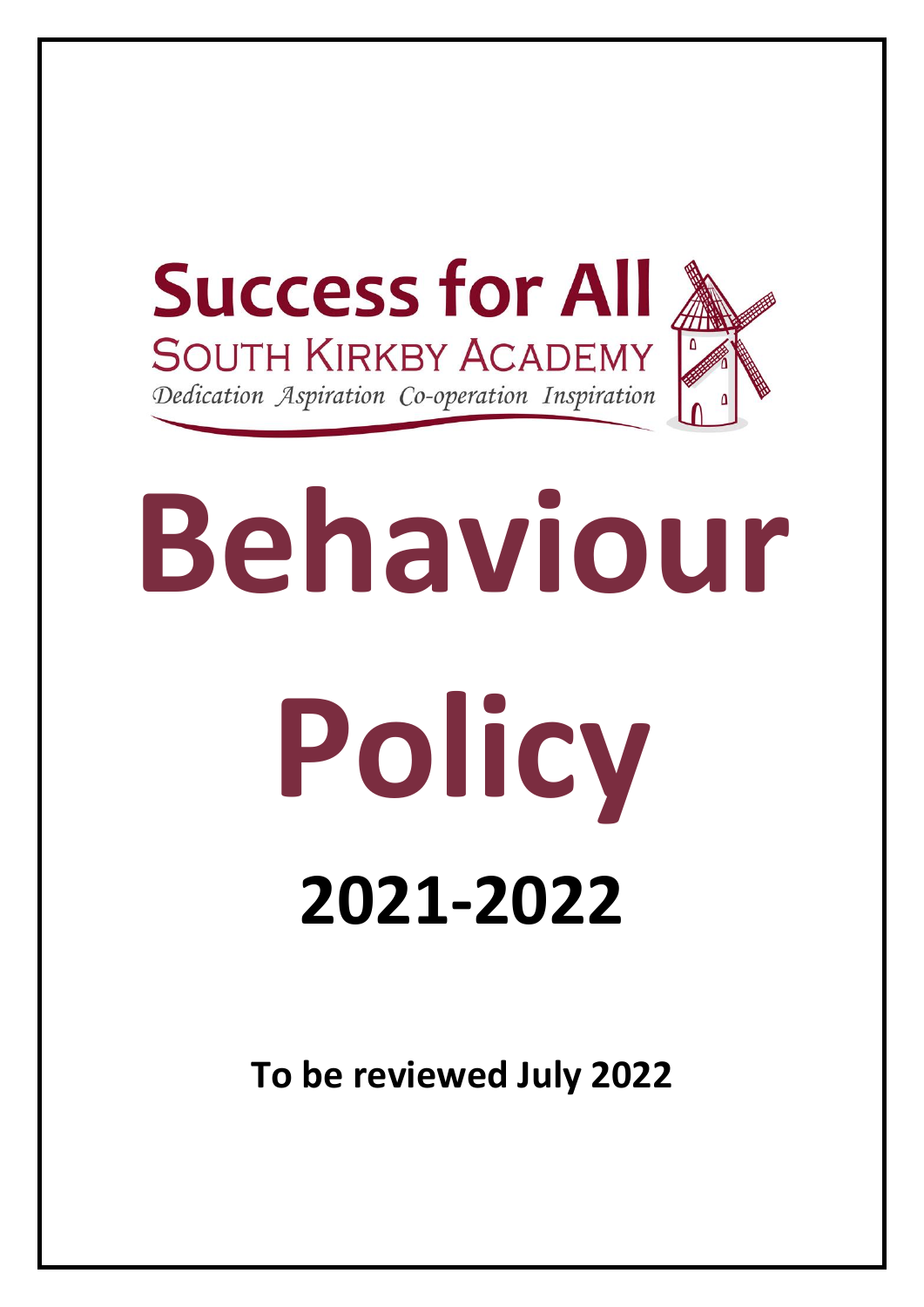

#### **Purpose**

At South Kirkby Academy, we want all children and adults who work in our school to feel happy, safe and respected. Everyone in our school community is working together to make a difference in providing the right environment for this to happen. There is a joint responsibility in supporting every child to develop a culture of positive behaviour in and out of the school community.

### **Aims**

- To promote a safe and calm school environment where every child feels welcome
- To value and appreciate one another irrespective of age, gender, faith or race and to acknowledge that everyone has a part to play within our school community.
- For all children in our care to develop their self-esteem, consideration, self-control, honesty, responsibility and respect, and to gain confidence.
- For all children to work within the four school values, school motto of 'success for all' and golden rules set in each class.

### **Achieving Positive Behaviour**

| <b>Parents:</b>                                                                                                                                                                                                                                                                                              | Governors:                                                                                                                                                                                                            | School:                                                                                                                                                                                                                                                                                                     |
|--------------------------------------------------------------------------------------------------------------------------------------------------------------------------------------------------------------------------------------------------------------------------------------------------------------|-----------------------------------------------------------------------------------------------------------------------------------------------------------------------------------------------------------------------|-------------------------------------------------------------------------------------------------------------------------------------------------------------------------------------------------------------------------------------------------------------------------------------------------------------|
| Will be models for their<br>child's behaviour.<br>Will support the school,<br>proactively advising them of<br>any factors at home which<br>may affect their child's<br>behaviour.<br>Will work with the school to<br>promote positive behaviour<br>and resolve any difficulties,<br>as outlined in the home- | Will be supportive of the<br>$\bullet$<br>school's determination to<br>promote positive pupil<br>behaviours in school and the<br>local community.<br>Will work closely with staff to<br>$\bullet$<br>improve positive | Will regularly share our<br>$\bullet$<br>expectations with pupils,<br>parents and the community.<br>Will have clear, consistent<br>procedures for the whole<br>school.<br>Will encourage positive<br>behaviour through use of<br>school values, golden rules<br>and rewards.<br>Will deal with unacceptable |
| school agreement.                                                                                                                                                                                                                                                                                            |                                                                                                                                                                                                                       | behaviour accordingly.                                                                                                                                                                                                                                                                                      |
| <b>Children:</b>                                                                                                                                                                                                                                                                                             |                                                                                                                                                                                                                       |                                                                                                                                                                                                                                                                                                             |
| $\bullet$<br>Will be kind to others.<br>Will show respect to one another.<br>Will listen to each other.                                                                                                                                                                                                      | Will have high standards of behaviour for themselves and each other.<br>Will help each other to be safe in and out of school.                                                                                         |                                                                                                                                                                                                                                                                                                             |

• Will work together as a community.

### **School Rules and School Values**

School and class rules are based around the golden rules and hour school values. At the start of each academic year, new class expectations are decided and agreed with the children, support staff and class teacher. They are clearly displayed in the classroom and signed by the children to show their agreement and understanding.

**During lunchtimes the same rules, rewards and consequences will apply.**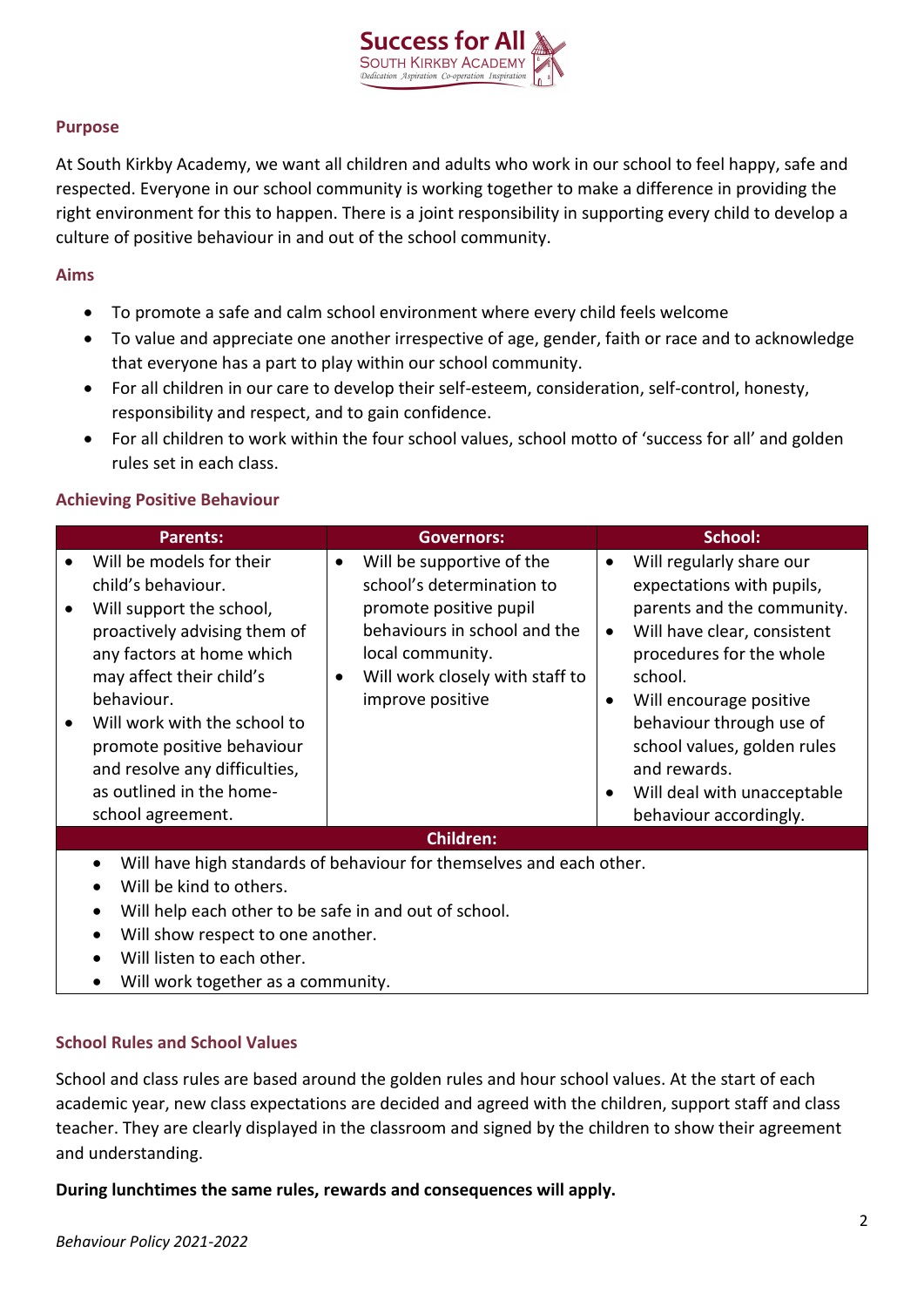

### **Rewards**

- All adults at our school support children where appropriate by encouraging them to do their best and praise their efforts. All adults are encouraged to get to know the children as individuals.
- Rewards are used as a way of acknowledging when children have achieved or accomplished **more than what is expected**.
- Class Dojos are directly linked to the positive behaviour policy and are consistently applied throughout school. A set 'menu' of Dojos has been shared with all staff so rewards are given consistently across school. There are rewards for individual children and classes. The class with the most Dojos each week is celebrated in Friday's assembly.
- Exceptional behaviour may be rewarded with a sticker or certificate from the headteacher, deputy headteacher or assistant headteacher.
- The 'Star of the Week' reward is used in Celebration Assembly to celebrate and showcase outstanding behaviour and work.
- The 'Hall of Fame' is used in Celebration Assembly to showcase talents and hobbies which take place outside of the school day.
- High-quality 'Golden Time' rewards throughout school are used for those children demonstrating positive behaviour.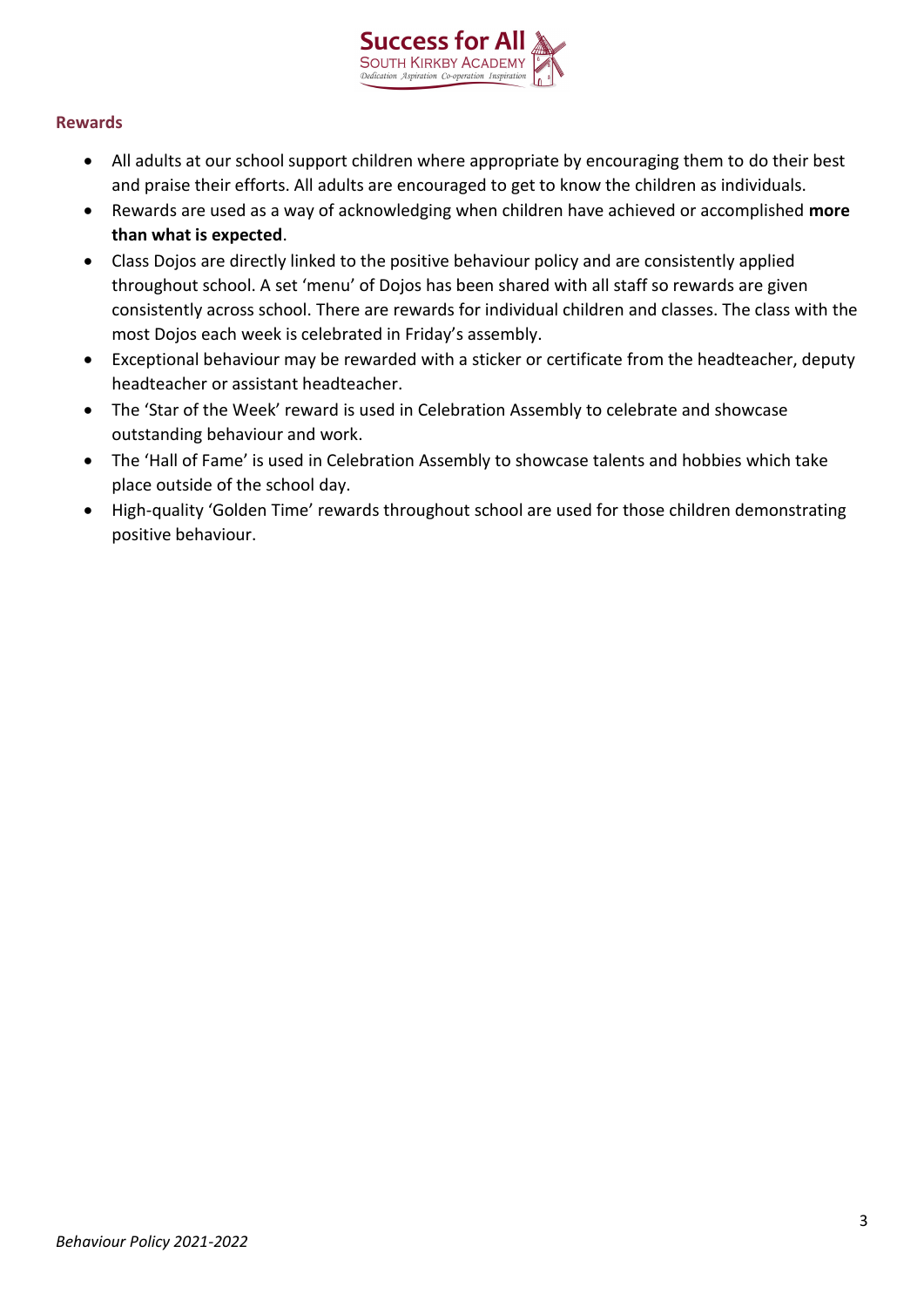

### **Unacceptable Behaviour and Consequences**

If the school rules are broken, we have established a clear system of sanctions which are known by the children, staff and parents. The list of negative behaviours is not exhaustive.

| <b>Negative Behaviour Examples</b>                                                                                                                                                                | <b>Consequences and Procedures</b>                                                                                                                                                                                                                                                                                                                                                                                                                                                                                                                                                                                                  |
|---------------------------------------------------------------------------------------------------------------------------------------------------------------------------------------------------|-------------------------------------------------------------------------------------------------------------------------------------------------------------------------------------------------------------------------------------------------------------------------------------------------------------------------------------------------------------------------------------------------------------------------------------------------------------------------------------------------------------------------------------------------------------------------------------------------------------------------------------|
| Stage 1<br>Failure to follow basic instructions,<br>calling out, interrupting, irritating<br>others, talking, non-compliance to<br>Golden Rules, walking around<br>classroom, making silly noises | Verbal warning.<br>$\bullet$<br>Ensure child knows what it is that they are being warned about.<br>Remind them that if they continue, their name will be put on the<br>board.                                                                                                                                                                                                                                                                                                                                                                                                                                                       |
| <b>Stage 2</b><br>Continuation of 'Stage 1'                                                                                                                                                       | Name written on the board.<br>$\bullet$<br>Warning that if they continue, they will lose part of, or the whole of<br>the next break (playtime or dinner time detention) or loss of<br>'Golden Time' for that day if after dinner.                                                                                                                                                                                                                                                                                                                                                                                                   |
| <b>Stage 3</b><br>Continuation of 'Stage 1/2'<br>or<br>ignoring instructions, refusal to work                                                                                                     | 'Time away' to calm and reflect if needed.<br>$\bullet$<br>Part or whole loss of break or dinner time or loss of 'Golden Time'<br>$\bullet$<br>for that day if after dinner. Part of break lost, whole break lost or<br>part of dinner lost - stay with class teacher. Whole dinner lost -<br>detention room with member of leadership.<br>Phone call home to notify parents of unacceptable behaviour if<br>$\bullet$<br>necessary e.g. loss of whole break or dinner.<br>Record telephone call on Pupil Asset 'pupil log' with brief log of<br>$\bullet$<br>behaviour - no need to put on CPOMS if no safeguarding/CP<br>concern. |
| <b>Stage 4</b><br>Destructive behaviour, verbal<br>aggression, extreme rudeness,<br>spitting, physical aggression, stealing,<br>swearing, vandalism, racism,<br>homophobia.                       | 'Time away' to calm and reflect.<br>$\bullet$<br>Full dinner time detention or loss of 'Golden Time' for that day or<br>both, depending on the needs of the child, the time of day and<br>severity of negative behaviour.<br>Phone call home to notify parents of unacceptable behaviour -<br>$\bullet$<br>record this on Pupil Asset 'pupil log' - refer to CPOMS report.<br>Record incident on CPOMS.<br>$\bullet$<br>Parent meeting with Headteacher or Deputy Headteacher.<br>$\bullet$                                                                                                                                         |
| <b>Stage 5</b><br>Violence which causes injury, serious<br>damage to property, ongoing and<br>escalated behaviour from Stage 4.                                                                   | Internal or external exclusion<br>$\bullet$<br>Phone call home to notify parents of unacceptable behaviour -<br>$\bullet$<br>record this on Pupil Asset 'pupil log' - refer to CPOMS report.<br>Record incident on CPOMS.<br>Parent meeting with Headteacher or Deputy Headteacher.<br>$\bullet$                                                                                                                                                                                                                                                                                                                                    |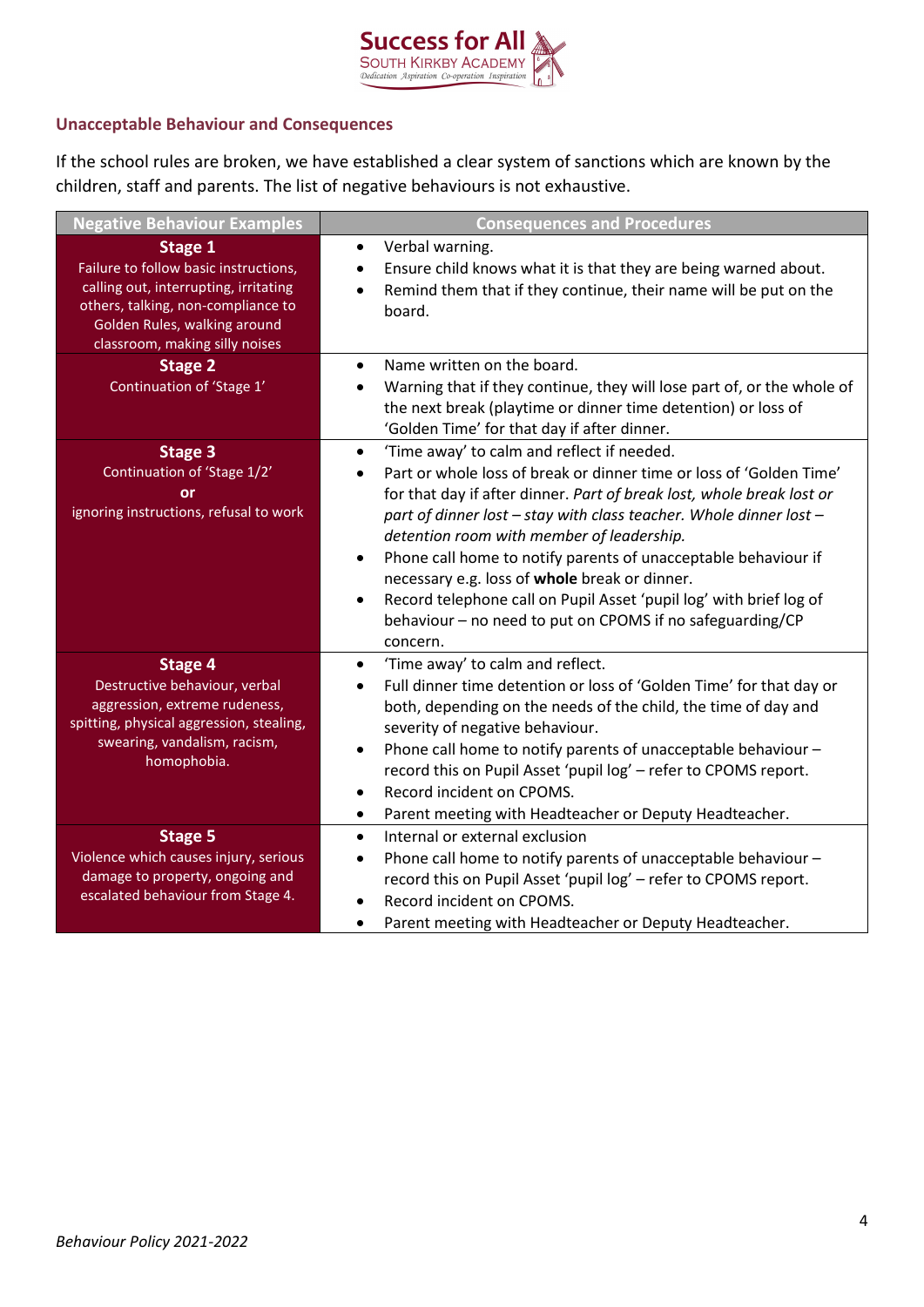

# **Exclusion**

Violent behaviour which causes injury, damage to property. Repeated behaviour from Stage 4.



Stage 4

### **Extreme Negative Behaviour**

Destructive behaviour, physical and/or verbal aggression, extreme rudeness, stealing, swearing, vandalism. Removal from class and loss of free time.

# **Our Behaviour**

**Stages**

**Success for All SOUTH KIRKBY ACADEMY** Dedication Aspiration Co-operation Inspiration



# Stage 3

**Consequence**

"You have continued to ignore my instructions so will have to lose some of your free time." Part or whole loss of next free time.

### Stage 1 **Verbal Warning**

"Please stop calling out. If you continue to call out, your name will be put on the board." Failure to follow instructions, calling out, irritating others, talking, not following golden rules, walking around without permission, making silly noises.

# Stage 2 **Formal Warning**

"You have continued to call out, so your name is going to be written on the board. If you continue, you will lose some of your free time."